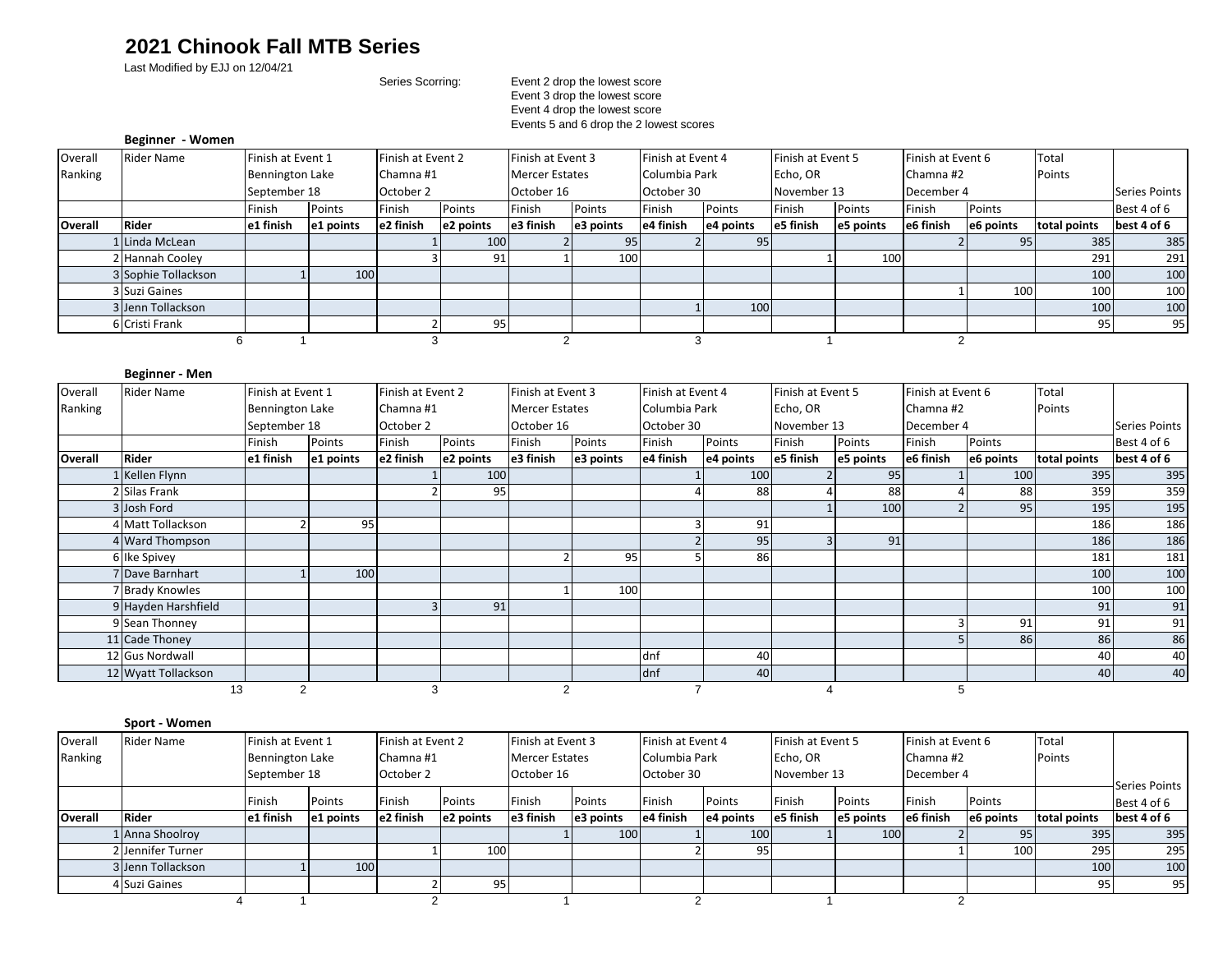|         | Sport - Men         |                        |           |                         |           |                       |                               |                  |                   |                   |           |                   |                 |                 |                      |  |
|---------|---------------------|------------------------|-----------|-------------------------|-----------|-----------------------|-------------------------------|------------------|-------------------|-------------------|-----------|-------------------|-----------------|-----------------|----------------------|--|
| Overall | <b>Rider Name</b>   | Finish at Event 1      |           | Finish at Event 2       |           | Finish at Event 3     |                               |                  | Finish at Event 4 | Finish at Event 5 |           | Finish at Event 6 |                 |                 |                      |  |
| Ranking |                     | <b>Bennington Lake</b> |           | Chamna #1               |           | <b>Mercer Estates</b> |                               | Columbia Park    |                   | Echo, OR          |           | Chamna #2         |                 | Points          |                      |  |
|         |                     | September 18           |           | October 2               |           |                       | October 16                    |                  | October 30        | November 13       |           | December 4        |                 |                 | <b>Series Points</b> |  |
|         |                     | Finish                 | Points    | Finish                  | Points    | Finish                | Points                        | Finish           | Points            | Finish            | Points    | Finish            | Points          |                 | Best 4 of 6          |  |
| Overall | Rider               | e1 finish              | e1 points | e2 finish               | e2 points | e3 finish             | e3 points                     | e4 finish        | e4 points         | e5 finish         | e5 points | e6 finish         | e6 points       | total points    | best 4 of 6          |  |
|         | 1 Sean Murphy       | dnf                    | 40        | $\overline{2}$          | 95        | $\mathbf{1}$          | 100                           | $\mathbf{1}$     | 100               | $\overline{3}$    | 91        | 5 <sub>l</sub>    | 86              | 512             | 386                  |  |
|         | 2 Alex Frank        | $\mathbf{1}$           | 100       | $\overline{\mathbf{4}}$ | 88        |                       |                               | $\overline{3}$   | 91                | $\overline{2}$    | 95        | 10                | 81              | 455             | 374                  |  |
|         | 3 Eric Hanson       | $\overline{3}$         | 91        | $\mathsf 3$             |           | $91$ dnf              | 40                            | $\overline{4}$   | 88                | 5                 | 86        | 8                 | 83              | 479             | 356                  |  |
|         | 4 Derek Blanchard   | $\overline{4}$         | 88        | 9                       | 82        |                       | 95<br>$\overline{2}$          |                  |                   |                   |           | $14\,$            | 77              | 342             | 342                  |  |
|         | 5 Jace Wilde        |                        |           | $\overline{7}$          |           | 84 dnf                | 40                            | $6 \overline{6}$ | 85                | $\overline{7}$    | 84        | 13                | $\overline{78}$ | 371             | 331                  |  |
|         | 5 Tim Cain          |                        |           |                         |           |                       | 91<br>$\overline{\mathbf{3}}$ | $\overline{7}$   | 84                | 6                 | 85        | 20                | $\overline{71}$ | 331             | 331                  |  |
|         | 7 Mark McLean       |                        |           | 11                      | 80        |                       | 85<br>6                       | $\overline{9}$   | 82                |                   |           | $\overline{18}$   | 73              | 320             | 320                  |  |
|         | 8 Garry Buchko      | 9                      | 82        | 17                      | 74        |                       | 84                            | 12               | 79                |                   |           | 21                | 70              | 389             | 319                  |  |
|         | 9 Ron Hale          | $6 \mid$               | 85        | $\bf 8$                 | 83        |                       |                               | dnf              | 40                | 8                 | 83        |                   |                 | 291             | 291                  |  |
|         | 10 Jarrod Sumerlin  | 8                      | 83        | 12                      | 79        |                       |                               | 10               | 81                |                   |           | dnf               | 40              | 283             | 283                  |  |
|         | 11 Arron VanWormer  |                        |           | 15                      |           | 76 dnf                | 40                            | 11               | 80                |                   |           | 17                | 74              | 270             | 270                  |  |
|         | 12 Mike Fisher      | $\overline{7}$         | 84        |                         |           |                       | 88<br>$\Delta$                |                  |                   | 11                | 80        |                   |                 | 252             | 252                  |  |
|         | 13 Brian Harpe      |                        |           | 6                       | 85        |                       |                               | 5 <sub>l</sub>   | 86                |                   |           | 15                | 76              | 247             | 247                  |  |
|         | 13 Ian Hoffman      | dnf                    | 40        |                         |           |                       | 86<br>5 <sub>l</sub>          |                  |                   | 10                |           | 81 dnf            | 40              | 247             | 247                  |  |
|         | 15 Chris Powell     |                        |           | dnf                     | 40        |                       |                               |                  |                   | 9                 | 82        | 16                | 75              | 197             | 197                  |  |
|         | 16 Mark Holtzinger  | $\overline{2}$         | 95        |                         | 100       |                       |                               |                  |                   |                   |           |                   |                 | 195             | $\overline{195}$     |  |
|         | 17 Brian Irish      |                        |           |                         |           |                       |                               |                  |                   | $\overline{1}$    | 100       | $\overline{4}$    | 88              | 188             | 188                  |  |
|         | 18 Chad Eder        |                        |           | 5                       | 86        |                       |                               | $\overline{2}$   | 95                |                   |           |                   |                 | 181             | 181                  |  |
|         | 19 Mark Harris      |                        |           |                         |           |                       |                               |                  |                   | $\overline{4}$    | 88        | 9                 | 82              | 170             | 170                  |  |
|         | 20 John Burke       |                        |           |                         |           | dnf                   | 40                            |                  |                   |                   |           | $\overline{2}$    | 95              | 135             | 135                  |  |
|         | 21 Russ Jasper      |                        |           |                         |           |                       |                               | dnf              | 40                |                   |           | 7 <sup>1</sup>    | 84              | 124             | 124                  |  |
|         | 22 Craig Groendyke  |                        |           | 13                      | 78        |                       |                               | dnf              | 40                |                   |           |                   |                 | 118             | 118                  |  |
|         | 23 Evan Halladay    |                        |           |                         |           |                       |                               |                  |                   |                   |           | $\mathbf{1}$      | 100             | 100             | 100                  |  |
|         | 24 Tim Staloch      |                        |           |                         |           |                       |                               |                  |                   |                   |           | $\overline{3}$    | 91              | 91              | 91                   |  |
|         | 25 John Foraker     | 5 <sub>1</sub>         | 86        |                         |           |                       |                               |                  |                   |                   |           |                   |                 | 86              | 86                   |  |
|         | 26 Aaron Jensen     |                        |           |                         |           |                       |                               |                  |                   |                   |           | $6 \mid$          | 85              | 85              | 85                   |  |
|         | 27 Mark Painter     |                        |           |                         |           |                       |                               | 8                | 83                |                   |           |                   |                 | 83              | 83                   |  |
|         | 28 Andy Macomber    |                        |           | 10                      | 81        |                       |                               |                  |                   |                   |           |                   |                 | 81              | 81                   |  |
|         | 29 Steve McDuffie   |                        |           |                         |           |                       |                               |                  |                   |                   |           | 11                | 80              | 80              | 80                   |  |
|         | 29 Ward Thompson    |                        |           | dnf                     |           | 40 dnf                | 40                            |                  |                   |                   |           |                   |                 | 80              | 80                   |  |
|         | 31 Tyler Brooks     |                        |           |                         |           |                       |                               |                  |                   |                   |           | 12                | 79              | 79              | 79                   |  |
|         | 31 Mike Perlot      |                        |           |                         |           |                       |                               |                  |                   | 12                | 79        |                   |                 | 79              | 79                   |  |
|         | 33 Brian Wallin     |                        |           |                         |           |                       |                               |                  |                   | 13                | 78        |                   |                 | 78              | 78                   |  |
|         | 34 Eric McAlvey     |                        |           | 14                      | 77        |                       |                               |                  |                   |                   |           |                   |                 | $\overline{77}$ | $\overline{77}$      |  |
|         | 35 Mike Robinson    |                        |           | 16                      | 75        |                       |                               |                  |                   |                   |           |                   |                 | 75              | 75                   |  |
|         | 36 Steve Basehore   |                        |           | 18                      | 73        |                       |                               |                  |                   |                   |           |                   |                 | $\overline{73}$ | 73                   |  |
|         | 37 KC Flynn         |                        |           |                         |           |                       |                               |                  |                   |                   |           | 19                | 72              | 72              | 72                   |  |
|         | 37 Ike Spivey       |                        |           | 19                      | 72        |                       |                               |                  |                   |                   |           |                   |                 | $\frac{1}{72}$  | 72                   |  |
|         | 39 Alex W           |                        |           |                         |           |                       |                               |                  |                   |                   |           | dnf               | 40              | 40              | 40                   |  |
|         | 39 Russ Burtner     |                        |           | dnf                     | 40        |                       |                               |                  |                   |                   |           |                   |                 | 40              | 40                   |  |
|         | 39 Wyatt Tollackson | dnf                    | 40        |                         |           |                       |                               |                  |                   |                   |           |                   |                 | 40              | 40                   |  |